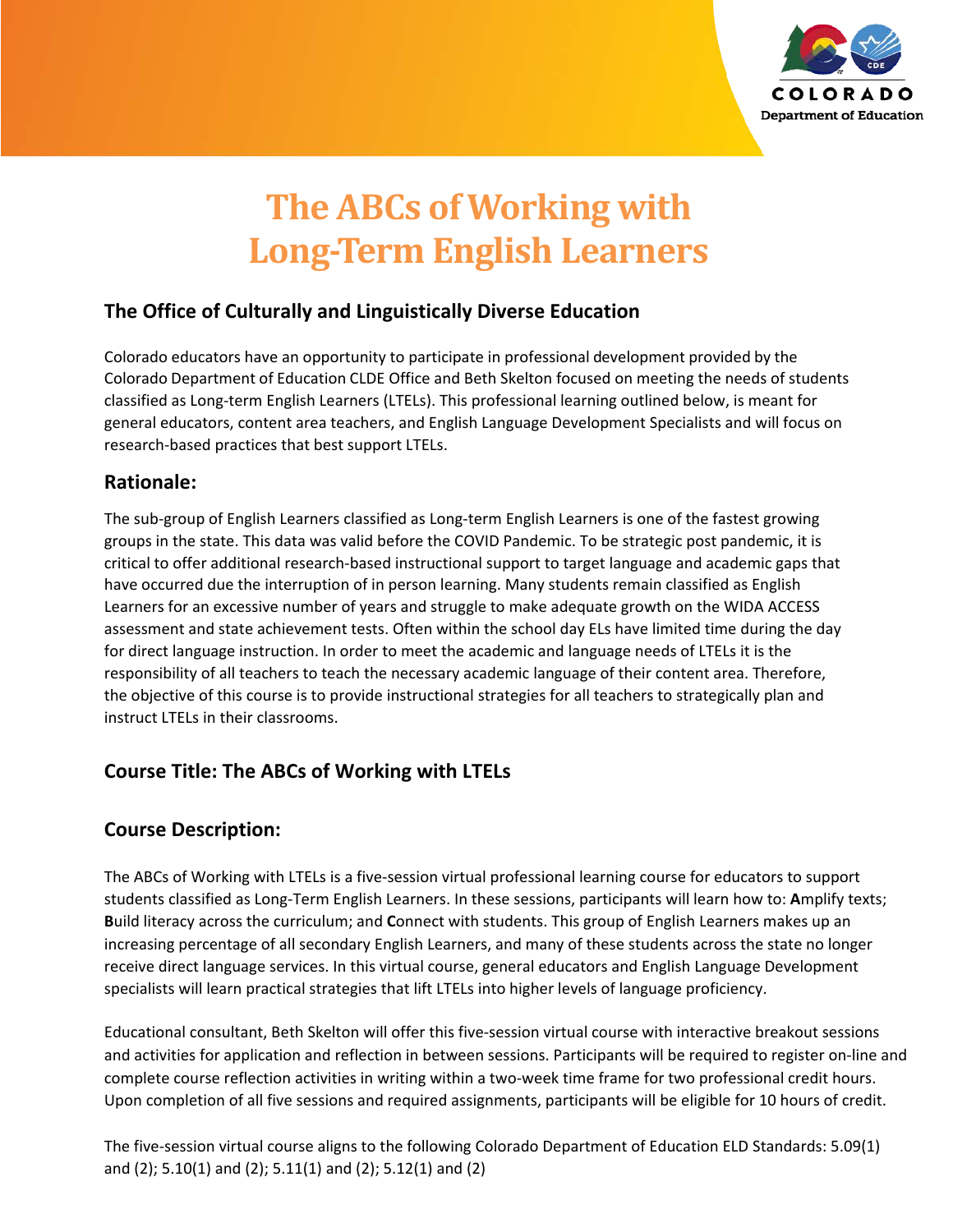

## **The ABCs of Working with Long-Term English Learners**

### **Course Overview:**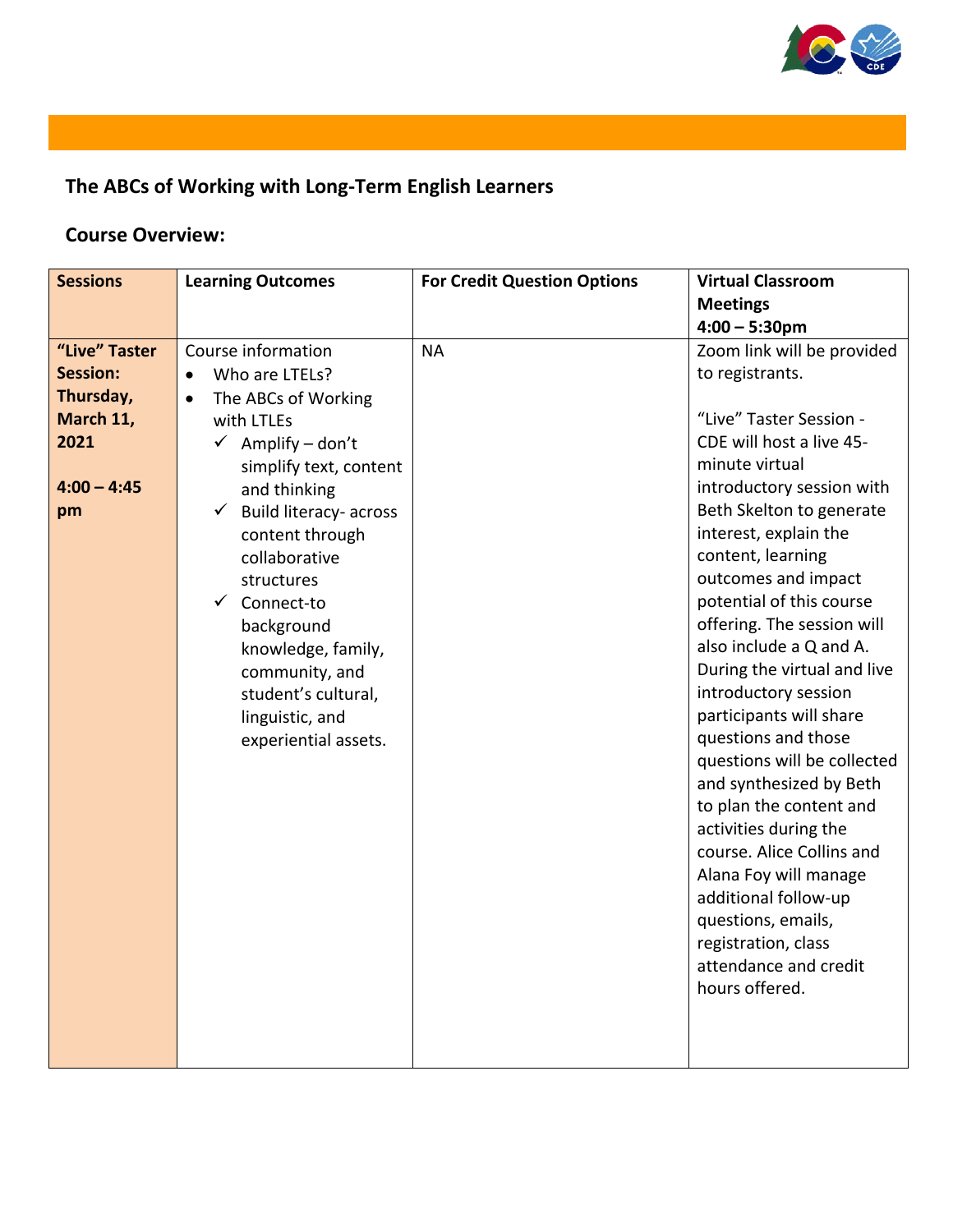

| <b>Session #1:</b><br>Monday,<br>March 29,<br>2021<br>$4:00 - 5:30$<br>pm<br><b>Who are</b><br>LTELs?                                                 | • Understand WHO is<br>classified as a Long-Term<br>English Learner.<br>· Identify an LTELs linguistic,<br>cultural, and experiential<br>assets.<br>• Identify policies, programs,<br>and practices that may have<br>contributed to student's<br>LTEL status.                                               | • Create an asset-based student<br>portrait<br>• Create a survey with questions<br>about your LTEL's language use,<br>cultural identity, educational<br>background, personal interests,<br>and life experiences.<br>• Write an educational history<br>outlining the policies, programs,<br>and practices that may have<br>contributed to this student's LTEL<br>status.<br>• Read one of the articles about<br>the background of many LTELs<br>provided on the LTEL Padlet and<br>write a reflection | Educational consultant,<br>Beth Skelton and the<br>Colorado Department of<br>Education are inviting you<br>to a scheduled Zoom<br>classroom meeting.<br>Zoom link will be provided<br>to registrants.<br><b>Email required reflections</b><br>questions or activities to<br>Smartsheets link: (to be<br>provided) by April 9, 2021<br>at 12:00 pm.  |
|-------------------------------------------------------------------------------------------------------------------------------------------------------|-------------------------------------------------------------------------------------------------------------------------------------------------------------------------------------------------------------------------------------------------------------------------------------------------------------|------------------------------------------------------------------------------------------------------------------------------------------------------------------------------------------------------------------------------------------------------------------------------------------------------------------------------------------------------------------------------------------------------------------------------------------------------------------------------------------------------|-----------------------------------------------------------------------------------------------------------------------------------------------------------------------------------------------------------------------------------------------------------------------------------------------------------------------------------------------------|
| <b>Session #2:</b><br>Wednesday,<br>April 21, 2021<br>$4:00 - 5:30$<br>pm<br><b>Amplify Texts,</b><br>Content, and<br><b>Thinking</b>                 | · Identify specific features<br>of complex, content text<br>that make literacy<br>challenging for LTELs<br>• Practice amplifying<br>complex texts and content<br>by building background,<br>vocabulary, and<br>comprehension<br>• Apply Visible Thinking<br>Routines to amplify critical<br>thinking skills | • Analyze a complex text for<br>vocabulary, syntactical, and<br>organizational challenges for<br><b>LTELs</b><br>• Engineer a complex text for a<br>content class<br>• Implement a Visible Thinking<br>Routine and write a reflection<br>about how LTELs engaged with<br>the routine and content.                                                                                                                                                                                                    | Educational consultant,<br>Beth Skelton and the<br>Colorado Department of<br>Education are inviting you<br>to a scheduled Zoom<br>classroom meeting.<br>Zoom link will be provided<br>to registrants.<br><b>Email required reflections</b><br>questions or activities to<br>Smartsheets link: (to be<br>provided) by April 30,<br>2021 at 12:00 pm. |
| <b>Session #3:</b><br><b>Tuesday, May</b><br>4, 2021 4:00 -<br>5:30 PM<br><b>Build Literacy</b><br><b>Across</b><br><b>Content Areas</b><br>(Reading) | • Plan content lessons with<br>a focus on language<br>development<br>• Practice reading strategies<br>that LTELs can use to<br>comprehend complex text.<br>• Provide ample<br>opportunities for developing<br>academic oral language.                                                                       | • Write a lesson plan with a focus<br>on language development.<br>• Teach students a reading<br>strategy and write a reflection<br>about how it impacted<br>comprehension.<br>• Implement one of the strategies<br>for developing academic oral<br>language and write a reflection<br>on how students engaged with<br>the protocol.<br>• Read one of the articles about<br>building literacy across content<br>areas on the LTEL Padlet and<br>write a reflection.                                   | Educational consultant,<br>Beth Skelton and the<br>Colorado Department of<br>Education are inviting you<br>to a scheduled Zoom<br>classroom meeting.<br>Zoom link will be provided<br>to registrants.<br><b>Email required reflections</b><br>questions or activities to<br>Smartsheets link: (to be<br>provided) by May 14,<br>2021 at 12:00 pm.   |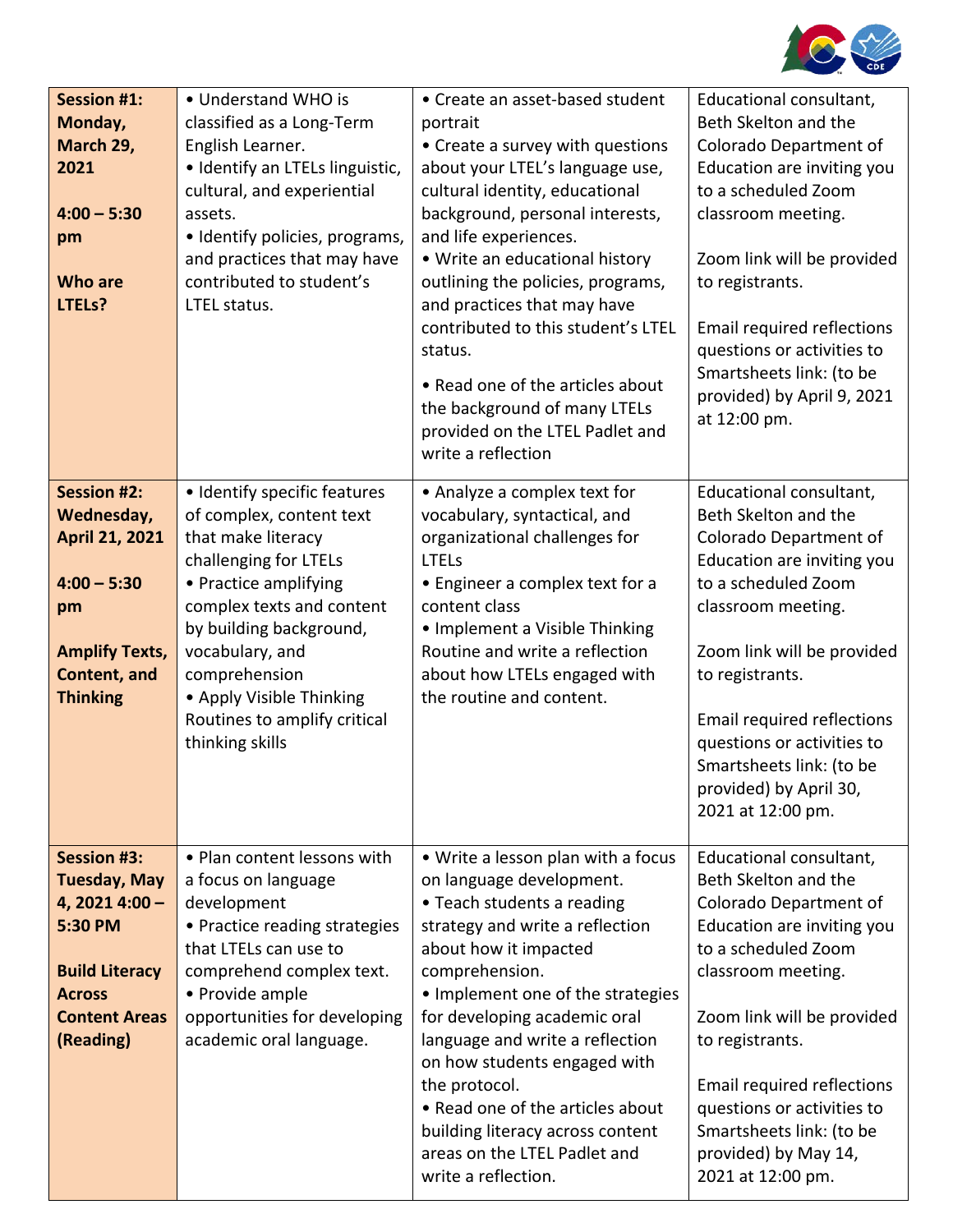

| <b>Session #4:</b><br><b>Tuesday, May</b><br>18, 2021<br>$4:00 - 5:30$<br>pm<br><b>Build Literacy</b><br><b>Across</b><br><b>Content Areas</b><br>(Writing)                  | • Plan content lessons with<br>a focus on written language<br>development<br>• Practice writing strategies<br>that LTELs can use to<br>produce complex, content<br>area texts.<br>• Provide ample<br>opportunities for developing<br>academic oral language.                                         | • Write a lesson plan with a focus<br>on written language<br>development.<br>• Teach students a writing<br>strategy and write a reflection<br>about how it impacted their<br>written work.<br>• Implement one of the strategies<br>for developing academic oral<br>language and write a reflection<br>on how students engaged with<br>the protocol.<br>• Read one of the articles about<br>building literacy across content<br>areas on the LTEL Padlet and<br>write a reflection. | Educational consultant,<br>Beth Skelton and the<br>Colorado Department of<br>Education are inviting you<br>to a scheduled Zoom<br>classroom meeting.<br>Zoom link will be provided<br>to registrants.<br><b>Email required reflections</b><br>questions or activities to<br>Smartsheets link: (to be<br>provided) by May 24,<br>2021 at 12:00 pm. |
|------------------------------------------------------------------------------------------------------------------------------------------------------------------------------|------------------------------------------------------------------------------------------------------------------------------------------------------------------------------------------------------------------------------------------------------------------------------------------------------|------------------------------------------------------------------------------------------------------------------------------------------------------------------------------------------------------------------------------------------------------------------------------------------------------------------------------------------------------------------------------------------------------------------------------------------------------------------------------------|---------------------------------------------------------------------------------------------------------------------------------------------------------------------------------------------------------------------------------------------------------------------------------------------------------------------------------------------------|
| <b>Session #5:</b><br><b>Tuesday, May</b><br>25, 2021<br>$4:00 - 5:30$<br>pm<br><b>Connect to</b><br>students'<br>background,<br>community,<br>and<br>experiential<br>assets | • Learn how to develop<br>meaningful relationships<br>with LTELs in distance<br>learning and face to face<br>settings<br>• Provide opportunities for<br>student voice and choice in<br>the curriculum<br>• Consider ways to integrate<br>students' home language<br>and culture in the<br>curriculum | • Write a lesson plan that<br>purposefully provides mirrors<br>that connect to students' culture<br>or community.<br>• Write an assessment that<br>provides student choice in<br>content, product, or process.<br>• Reflect on how your curriculum<br>currently connects or does not<br>connect to the needs, interests,<br>background, and experiences of<br>your LTELs.                                                                                                          | Educational consultant,<br>Beth Skelton and the<br>Colorado Department of<br>Education are inviting you<br>to a scheduled Zoom<br>classroom meeting.<br>Zoom link will be provided<br>to registrants.<br><b>Email required reflections</b><br>questions or activities to<br>Smartsheets link: (to be<br>provided) by June 1, 2021<br>at 12:00 pm. |

### **For Registration Assistance Contact:**

Alana Foy foy\_a@cde.state.co.us

Г

### **For Additional Reference Information:**

Will include reference material